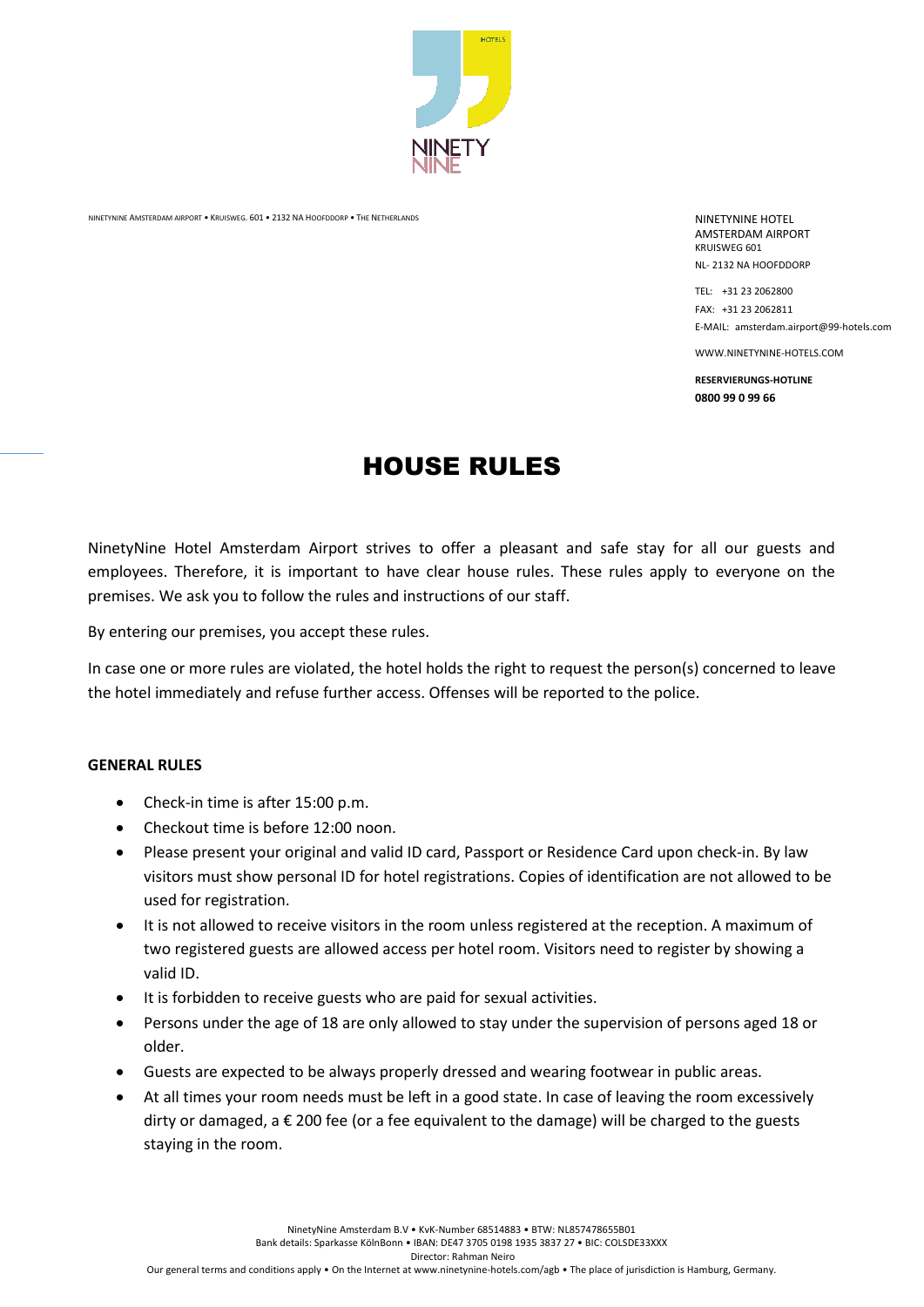

- Do not move the furniture in the room or remove any items.
- Guests will be held responsible for any loss or damage to the hotel property caused by themselves, their guests, or any person for whom they are responsible.
- The hotel may cancel or change your reservation by any means necessary.
- In the event of disturbance, illegal practices or obstructing other guests and/or staff, the hotel reserves the right to cancel the reservation immediately without refund of the paid deposit.
- Guests are not allowed to cook any food either in the room or anywhere else on the premises.
- Food delivery ordered by guest are guest's responsibility. Food delivery may be placed at the reception and must be picked up by guests. Receptionists and hotel staff are not responsible to deliver food to the guest room. In no event the hotel is liable for any issues around food delivery services. Food may only be consumed in the room, provided that no mess is left. Consumption of own/delivered food in public areas in not allowed.

# **SAFETY**

- There are cameras on various locations and everyone who is on the premises agrees to recordings, which might be presented to authorities when requested.
- Leave the building immediately in case of a fire alarm. Do not use the elevator and follow instructions from staff.
- Emergency routes, corridors and exits must remain clear at all times. It is not allowed to store any personal items or belongings near or in the stairways or corridors of the hotel.
- Use of emergency exit doors is strictly prohibited in non-emergency situations.
- Tempering with a fire detection/alarm is forbidden. Guests who are found to do so will be removed from the premises immediately.
- Any use of candles and/or open fire is prohibited.
- The hotel is not responsible for accidents and thefts. There is a safe in your room where you can keep your valuables.

# **SMOKING, DRUGS & ALCOHOL**

- Smoking (any type of vapor incl. e-cigarettes, tobacco, marijuana, shisha) is not allowed inside the building. When this rule is violated a fee of € 200 applies and you will be requested to leave the hotel immediately.
- Smoking of tobacco and e-cigarettes is only allowed on the terrace and only if other guests are not disturbed. Smoking of drugs (including marijuana) is not allowed on the premises.
- Use, possessing or dealing of any kind of drugs (including marijuana and laughing gas) is not allowed on the hotel premises.